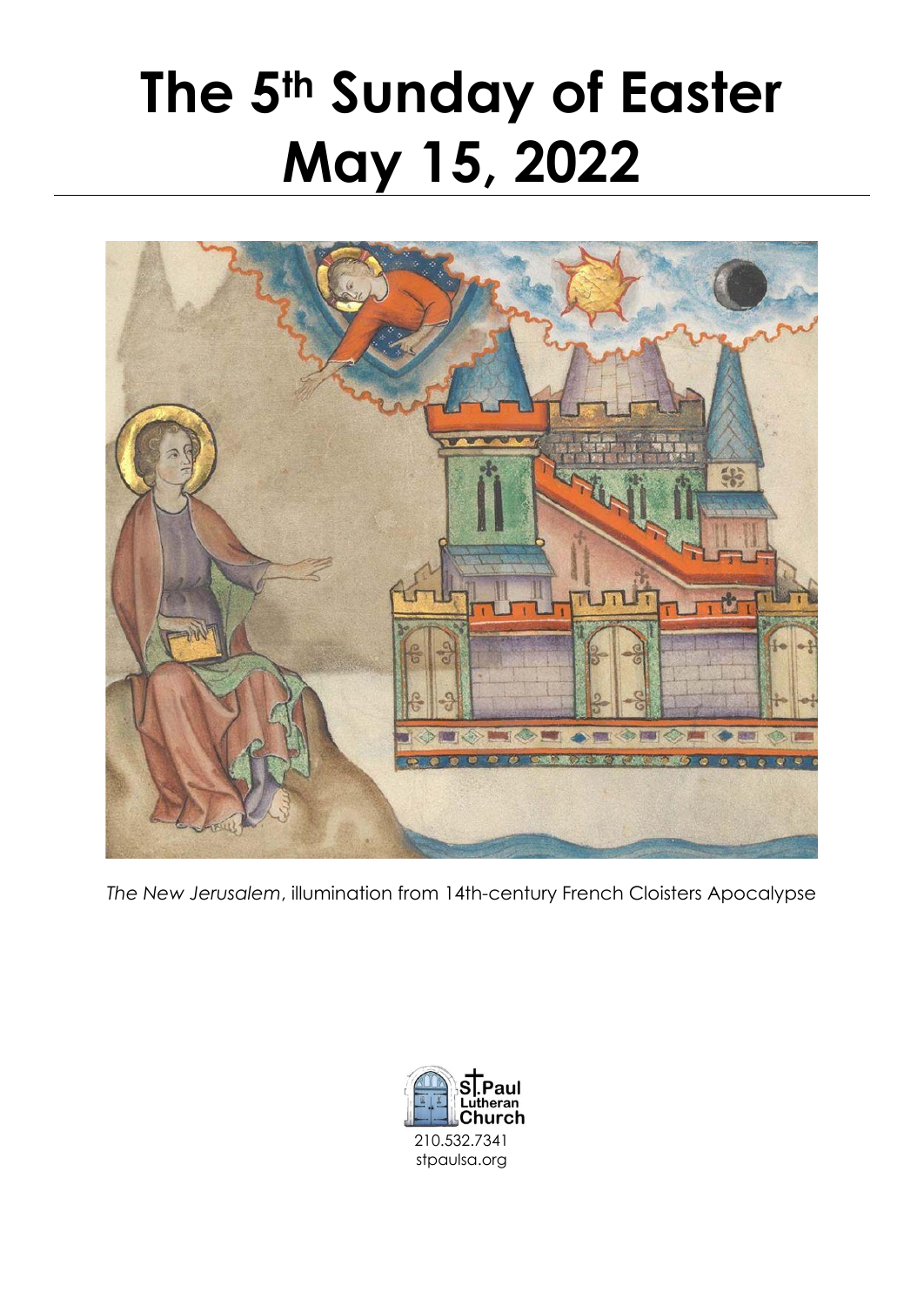One thing we know for sure about our God: Our God is a God of the living, not of the dead. God is life. God is love. God is beauty. God is goodness. God is truth. God doesn't want us to die. God wants us to live. Our God, who loves us from eternity to eternity, wants to give us life for eternity.

When that life was interrupted by our unwillingness to give our full yes to God's love, God sent Jesus to be with us and to say that great yes in our name and thus restore us to eternal life. So, let's not be afraid of death. There is no cruel boss, vengeful enemy, or cruel tyrant waiting to destroy us – only a loving, always forgiving God, eager to welcome us home.

**Henri Nouwen,** *Bread for the Journey: A Daybook of Wisdom and Faith*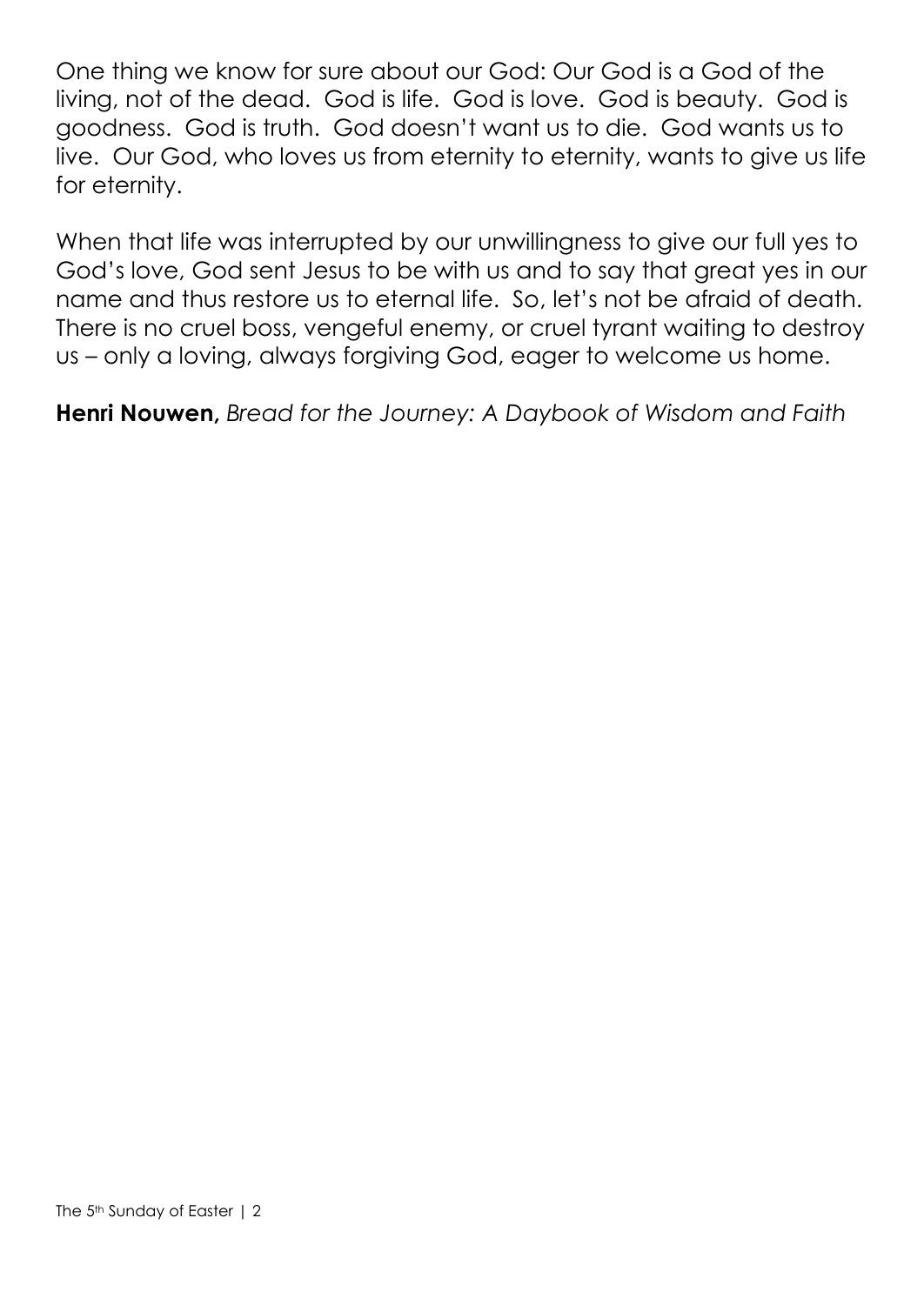# **Welcome to St. Paul!**

We are glad that you are with us today! If you are new to our church, you may not be familiar with Lutheran liturgy. No worries. This bulletin is designed to help guide you through the worship service. We encourage you to participate in as much or as little of the service as you feel comfortable. Thank you for being a part of our worship. We hope that the Lord blesses you through our time together!

# **Restrooms, Changing Stations, and Nursing Room**

Restrooms are located in the lobby (narthex) of the sanctuary. Both the men's and women's rooms have diaper changing tables for the little ones. We also have a nursing room for mothers and babies that is located across the breezeway, straight out of the doors on the east side of the lobby.

# **Children in the Liturgy**

We pray that all children would know that God made them, He loves them, and He goes with them everywhere. We are glad to have little ones with us in the service. We know that they sometimes can squirm, squawk, and squeal. Please don't feel embarrassed by it! All kids are always welcome here at St. Paul. We encourage you to help them follow along and engage with them in the action of the liturgy – observe the movement of the procession, hear the music, sing the songs, smell the fire of the candles, respond with a loud *Amen*, make the sign of the cross, touch the water in the baptismal font, and wonder at the images and symbols that are all around. What Jesus does here is sure to engage us all.

## **Service Notes for the 5th Sunday of Easter**

In today's reading from Acts, the Apostle Peter reports to the church in Jerusalem his vision from the Lord. He tells of a voice from heaven that proclaimed the wideness of God's kingdom, saying, "What God has made clean, you must not call profane." Peter realizes he is not to make distinctions between believers because God had given the gift of the same Spirit to them all. With Peter we might ask, "If God has given the same gift, who are we to hinder God?" In the Gospel lesson, Jesus describes what resurrection life should be, saying, "I give you a new commandment, that you love one another. Just as I have loved you, you also should love one another." The kingdom of God is characterized by sacrificial love.

# **A Note on Holy Communion**

In this service we celebrate a sacred ritual of the Christian Church called the Eucharist, or the Lord's Supper. In this rite we recall the last meal that Jesus had with his disciples. In this blessed meal we have our eyes opened and we recognize Him in the breaking of the bread. Though our faith is grounded in history, this liturgy is not merely a nostalgic looking back at the past – it is a celebration and a deep recognition that in this meal our Lord Jesus Christ is truly and really present with us in the bread and the wine. We cling to the hope of resurrection that will be ours when all things will be fully redeemed and restored in Him. All baptized Christians who have a sincere sorrow for their sin and see in this holy mystery the true body and blood of Christ are invited to receive Holy Communion.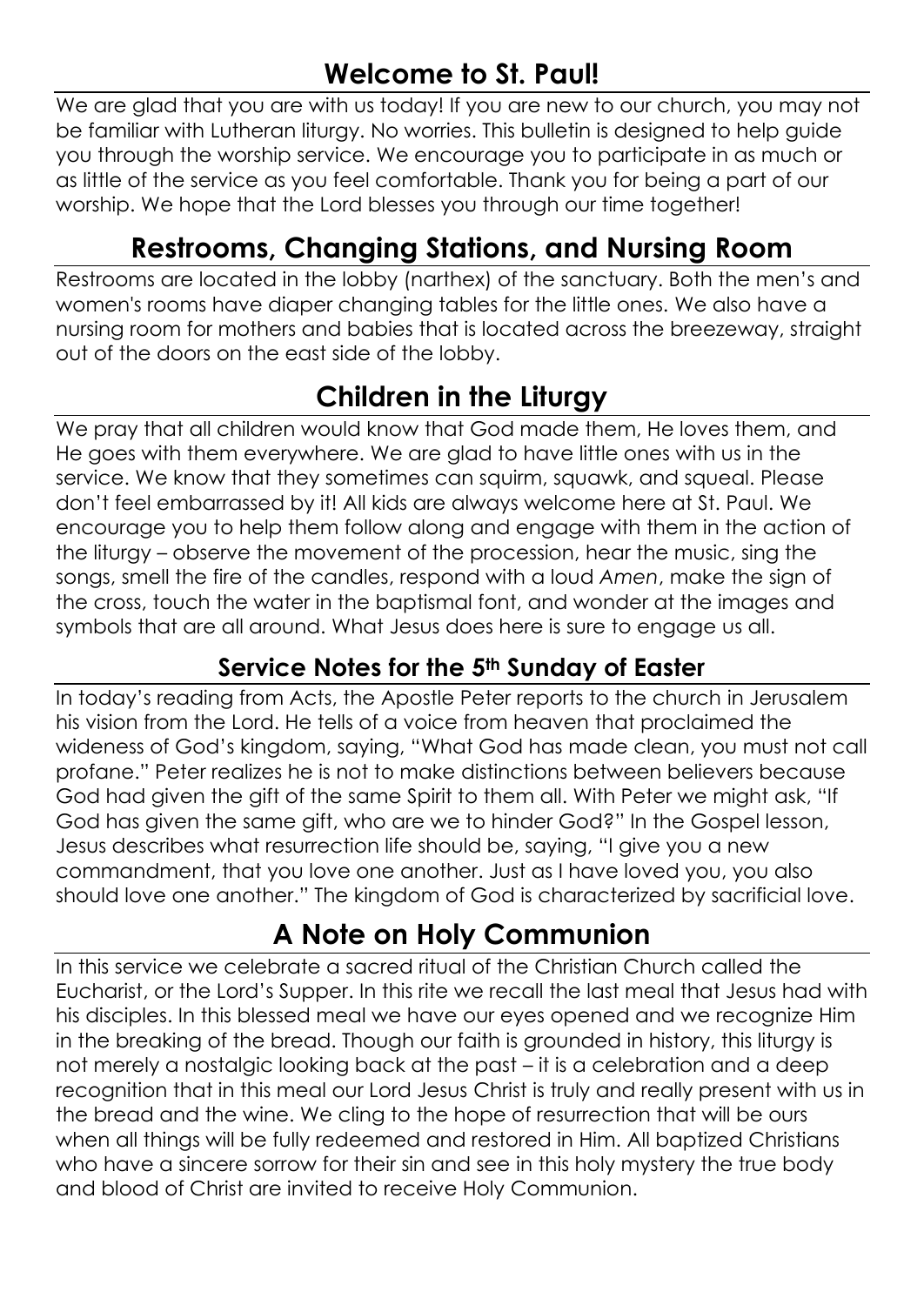## **Greeting and Welcome**

**The congregation stands and faces the back of the sanctuary. We begin with a procession as the cross leads the way, representing our life in Christ – our journey from death to life. Some bow as the cross passes, honoring the mystery of salvation.**

# **Take My Life and Let It Be (783)**

**Take my life and let it be Consecrated, Lord, to Thee; Take my moments and my days, Let them flow in ceaseless praise.**

**Take my hands and let them move At the impulse of Thy love; Take my feet and let them be Swift and beautiful for Thee.**

**Take my voice and let me sing Always, only for my King; Take my lips and let them be Filled with messages from Thee.**

**Take my silver and my gold, Not a mite would I withhold; Take my intellect and use Ev'ry pow'r as Thou shalt choose.**

**Take my will and make it Thine, It shall be no longer mine; Take my heart, it is Thine own, It shall be Thy royal throne.**

## **Invocation**

En el nombre del Padre, y del Hijo, y del Espíritu Santo.

#### **All Amen.**

## **Confession and Forgiveness**

If we say we have no sin, we deceive ourselves, and the truth is not in us

**All But if we confess our sins, God, who is faithful and just, will forgive our sins and cleanse us from all unrighteousness.**

Señor, ten piedad de nosotros.

- **All Señor, ten piedad de nosotros.** Cristo, ten piedad de nosotros.
- **All Cristo, ten piedad de nosotros.** Señor, ten piedad de nosotros
- **All Señor, ten piedad de nosotros**

*Silence is Kept*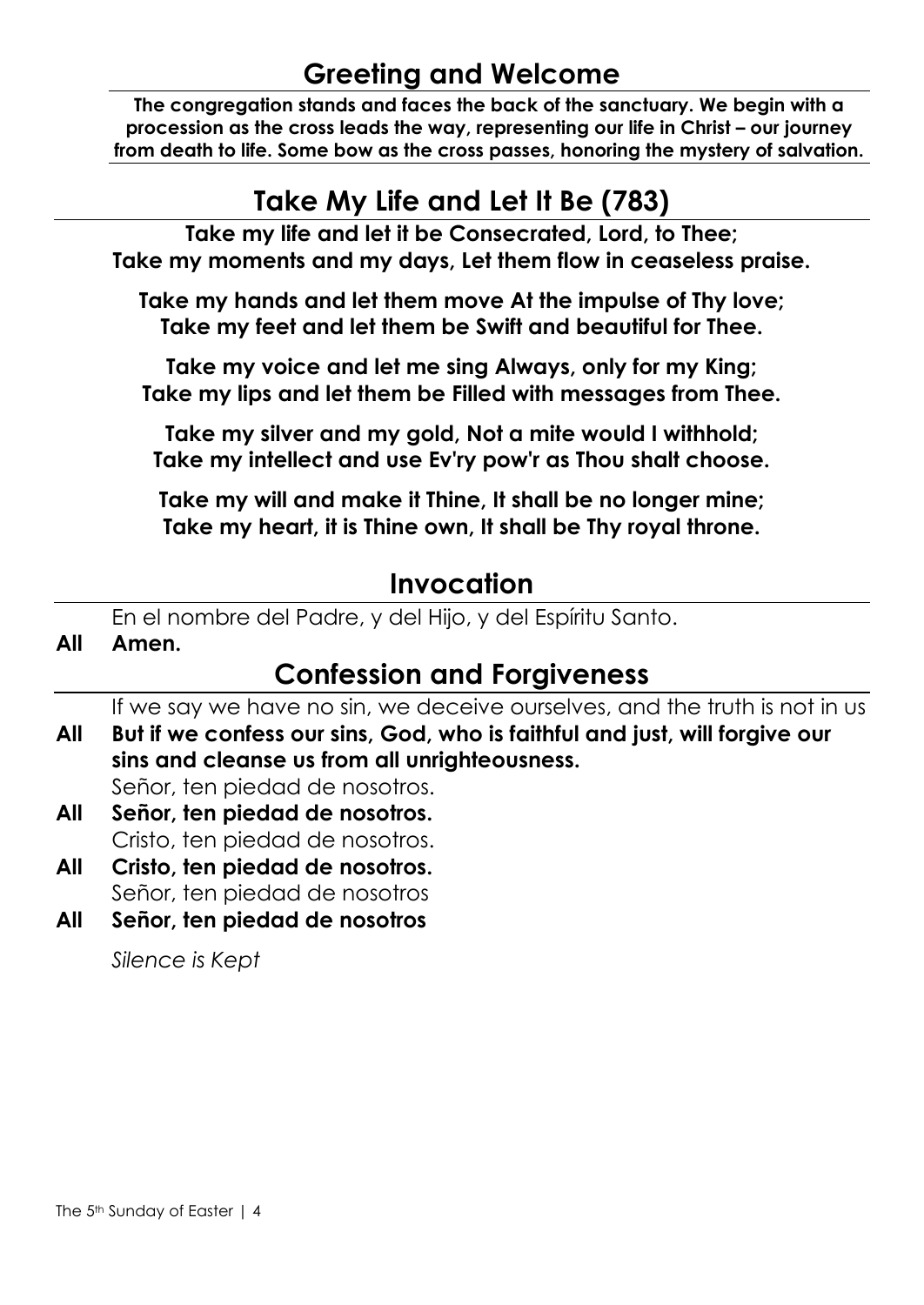Let us then confess our sins to God our Father:

**All Most merciful God, we confess that we are by nature sinful and unclean. We have sinned against You in thought, word, and deed, by what we have done and by what we have left undone. We have not loved You with our whole heart; we have not loved our neighbors as ourselves. For the sake of Your Son, Jesus Christ, have mercy on us. Forgive us, renew us, and lead us, so that we may delight in Your will and walk in Your ways to the glory of Your holy name. Amen.** Almighty God in His mercy has given His Son to die for you and for His sake forgives you all your sins. As a called and ordained servant of Christ, and by His authority, I forgive you all your sins in the name of the Father and of the Son and of the Holy Spirit.

**All Amen.**

## **This is the Feast**

#### **Sung as a solo by the cantor.**

This is the feast of victory for our God. Alleluia. Worthy is Christ, the Lamb who was slain, whose blood set us free to be people of God. Power and riches and wisdom and strength, and honor and blessing and glory are His. This is the feast of victory for our God. Alleluia. Sing with all the people of God and join in the hymn of all creation: Blessing and honor and glory and might be to God and the Lamb forever. Amen. This is the feast of victory for our God, for the Lamb who was slain has begun his reign. Alleluia. Alleluia.

# **The Prayer of the Day**

The Lord be with you

- **All And also with you** Let us pray
- **All Risen Christ, your wounds declare your love for the world and the wonder of your risen life: give us compassion and courage to risk ourselves for those we serve, to the glory of God the Father. Amen.**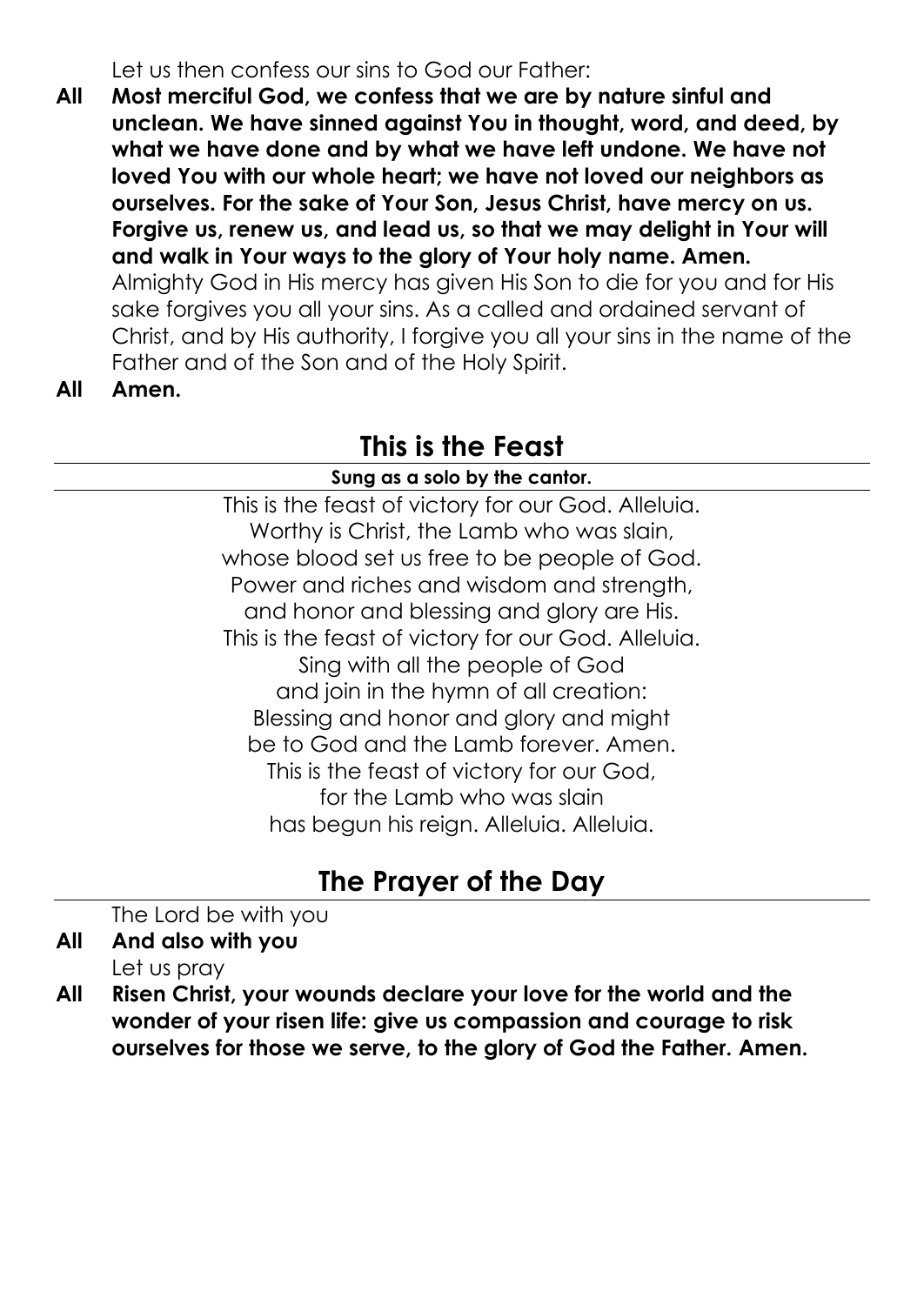## **The Scripture Readings**

#### **Acts 11:1-18**

Now the apostles and the brothers who were throughout Judea heard that the Gentiles also had received the word of God. So when Peter went up to Jerusalem, the circumcision party[b] criticized him, saying, "You went to uncircumcised men and ate with them." But Peter began and explained it to them in order: "I was in the city of Joppa praying, and in a trance I saw a vision, something like a great sheet descending, being let down from heaven by its four corners, and it came down to me. Looking at it closely, I observed animals and beasts of prey and reptiles and birds of the air. And I heard a voice saying to me, 'Rise, Peter; kill and eat.' But I said, 'By no means, Lord; for nothing common or unclean has ever entered my mouth.' But the voice answered a second time from heaven, 'What God has made clean, do not call common.' This happened three times, and all was drawn up again into heaven. And behold, at that very moment three men arrived at the house in which we were, sent to me from Caesarea. And the Spirit told me to go with them, making no distinction. These six brothers also accompanied me, and we entered the man's house. And he told us how he had seen the angel stand in his house and say, 'Send to Joppa and bring Simon who is called Peter; he will declare to you a message by which you will be saved, you and all your household.' As I began to speak, the Holy Spirit fell on them just as on us at the beginning. And I remembered the word of the Lord, how he said, 'John baptized with water, but you will be baptized with the Holy Spirit. If then God gave the same gift to them as he gave to us when we believed in the Lord Jesus Christ, who was I that I could stand in God's way?" When they heard these things they fell silent. And they glorified God, saying, "Then to the Gentiles also God has granted repentance that leads to life."

This is the word of the Lord.

## **All Thanks be to God.**

#### **Revelation 21:1-7**

Then I saw a new heaven and a new earth, for the first heaven and the first earth had passed away, and the sea was no more. And I saw the holy city, new Jerusalem, coming down out of heaven from God, prepared as a bride adorned for her husband. And I heard a loud voice from the throne saying, "Behold, the dwelling place of God is with man. He will dwell with them, and they will be his people, and God himself will be with them as their God. He will wipe away every tear from their eyes, and death shall be no more, neither shall there be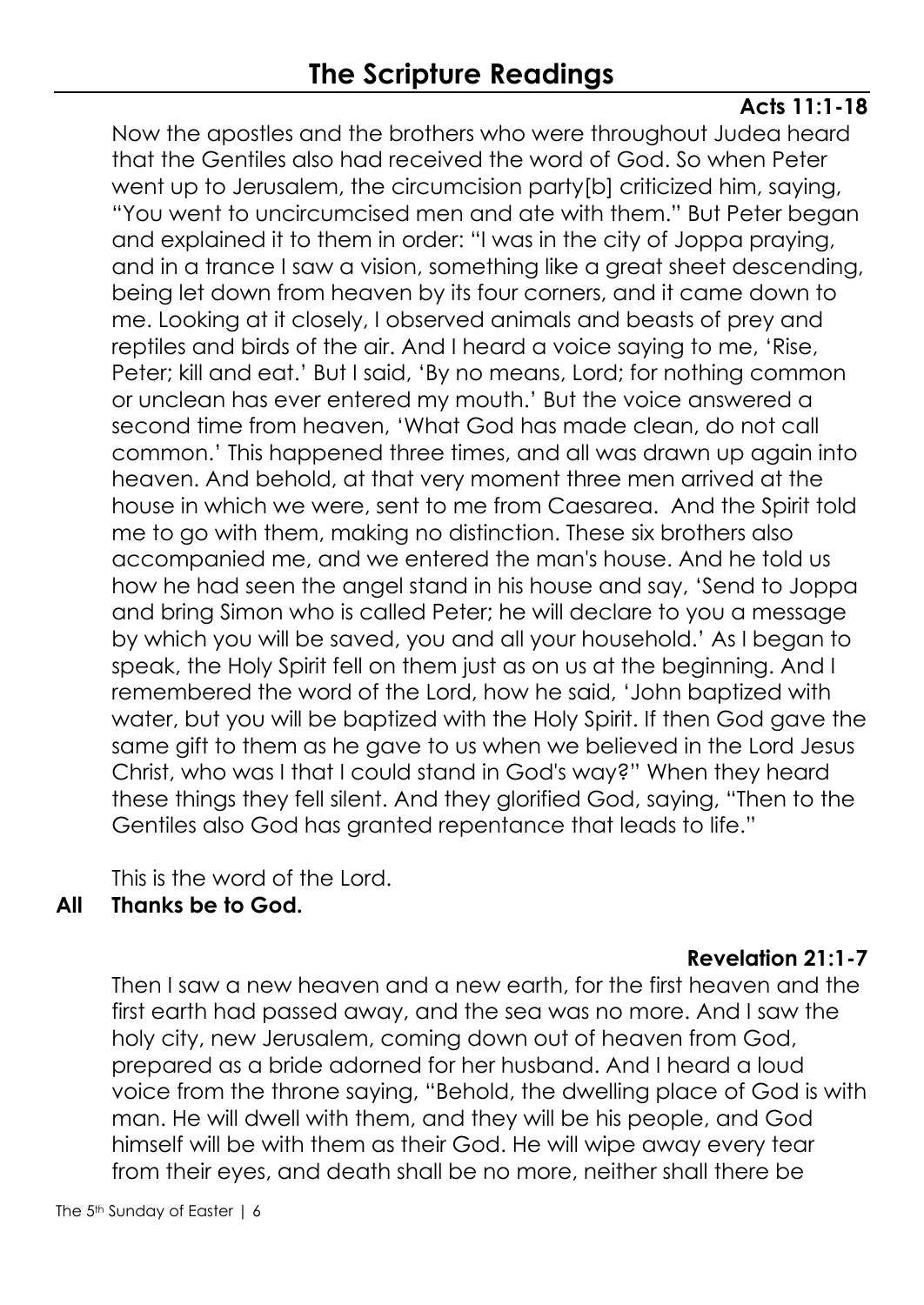mourning, nor crying, nor pain anymore, for the former things have passed away.' And he who was seated on the throne said, "Behold, I am making all things new." Also he said, "Write this down, for these words are trustworthy and true." And he said; "It is done! I am the Alpha and the Omega, the beginning and end. To the thirsty I will give from the spring of the water of life without payment. The one who conquers will have this heritage, and I will be his God and he will be my son.

This is the word of the Lord.

#### **All****Thanks be to God**

The Holy Gospel according to St. John, the 10<sup>th</sup> chapter.

**All****Glory to You, O Lord.**

## **John 13:31-35**

When he had gone out, Jesus said, "Now is the Son of Man glorified, and God is glorified in him. If God is glorified in him, God will also glorify him in himself, and glorify him at once. Little children, yet a little while I am with you. You will seek me, and just as I said to the Jews, so now I also say to you, 'Where I am going you cannot come.' A new commandment I give to you, that you love one another: just as I have loved you, you also are to love one another. By this all people will know that you are my disciples, if you have love for one another."

This is the Gospel of the Lord.

**All****Praise to you, O Christ.**

# **The Creed**

**All I believe in God, the Father Almighty, maker of heaven and earth. And in Jesus Christ, His only Son, our Lord, who was conceived by the Holy Spirit, born of the virgin Mary, suffered under Pontius Pilate, was crucified, died and was buried. He descended into hell. The third day He rose again from the dead. He ascended into heaven and sits at the right hand of God the Father Almighty. From thence He will come to judge the living and the dead.** 

**I believe in the Holy Spirit, the holy Christian Church, the communion of saints, the forgiveness of sins, the resurrection of the body, and the life everlasting. Amen**

**Children Sermon**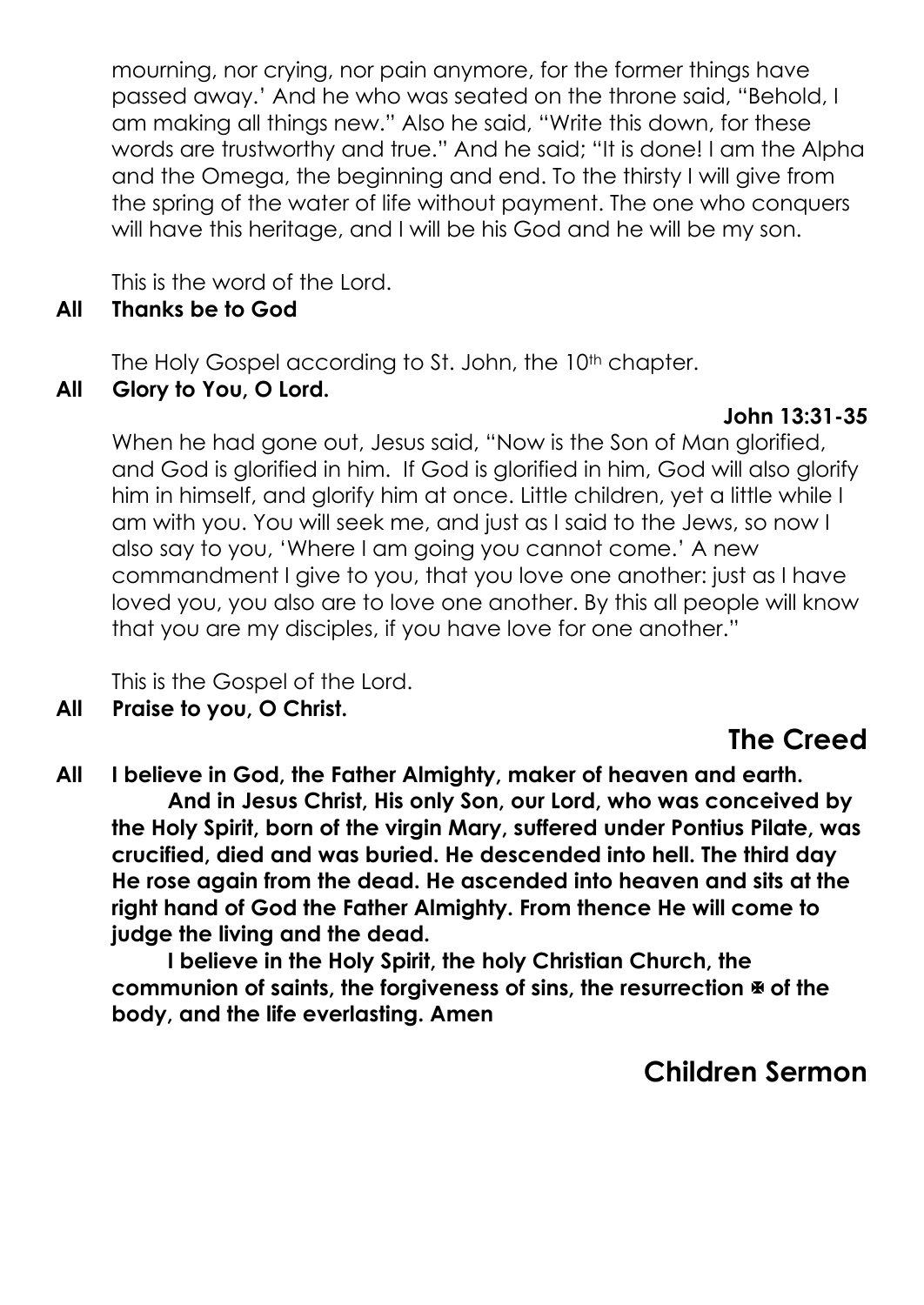## **10,000 Reasons**

**Bless the Lord, O my soul, O... my soul, worship his holy name. Sing like never before, O my soul; I'll worship your holy name.**

**The sun comes up, it's a new day dawning, It's time to sing your song again. Whatever may pass, and whatever lies before me,... Let me be singing when the evening comes Bless the Lord, O my soul, O... my soul, worship his holy name. Sing like never before, O my soul; I'll worship your holy name.**

**You're rich in love and you're slow to anger; Your name is great and your heart is kind. For all your goodness, I will keep on singing;.. Ten thousand reasons for my heart to find. Bless the Lord, O my soul, O... my soul, worship his holy name. Sing like never before, O my soul; I'll worship your holy name.**

**And on that day, when my strength is failing, The end draws near, and my time has come; Still, my soul will sing your praise unending... Ten Thousand years, and then forevermore! Bless the Lord, O my soul, O... my soul, worship his holy name. Sing like never before, O my soul; I'll worship your holy name. Worship your holy name. Lord, I'll worship your holy name!**

## **Sermon**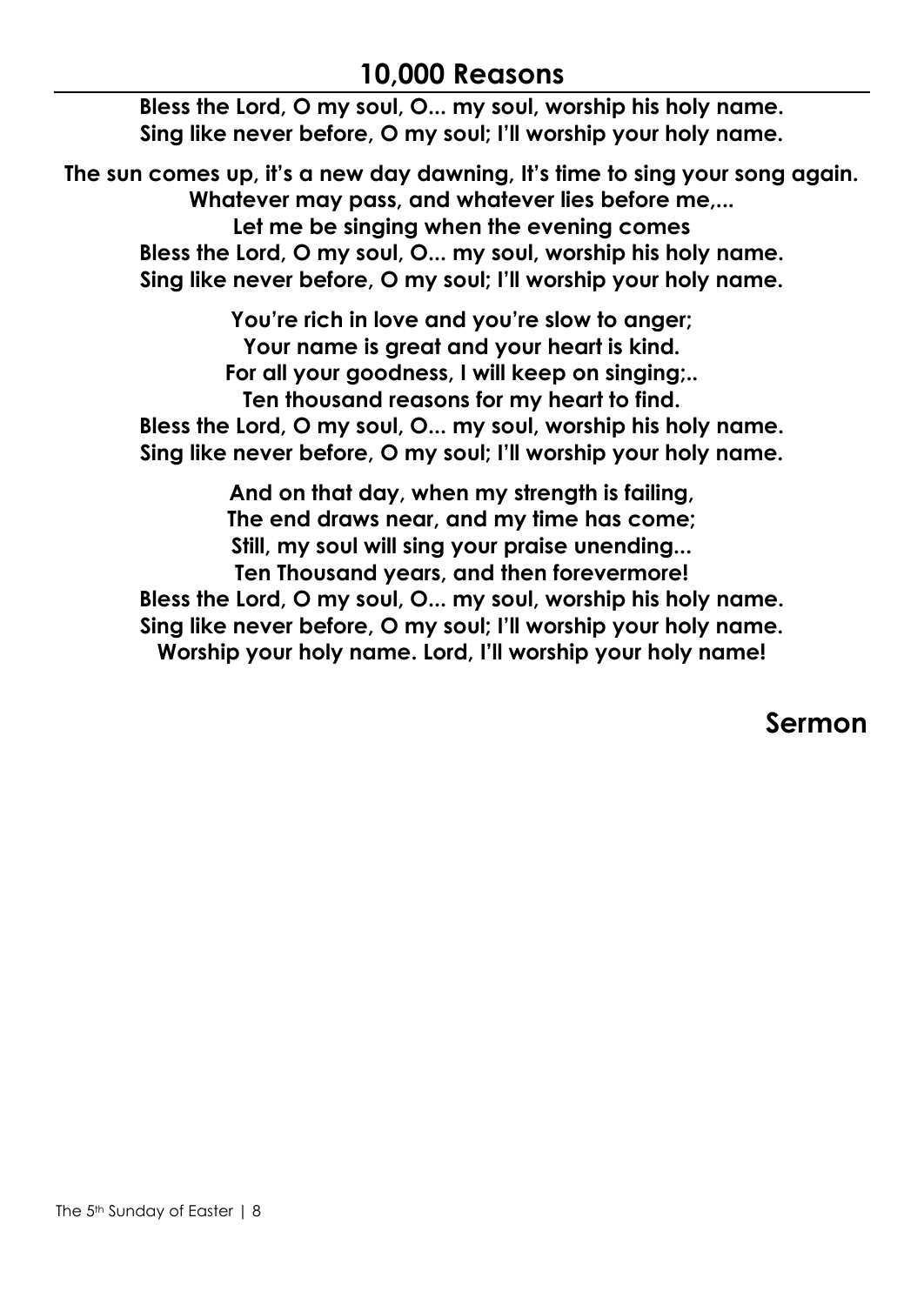After the pastor says Lord in Your Mercy, all respond with **Hear our Prayer**.

**For a Blessed Easter Season as we rejoice in the resurrection of Jesus For blessing in our outreach; CDC; LINC, Presa Community Center. Pastors Philip, Roy, Naresh, Matt and all church planters. For peace, for the well-being of the Church, and for the unity of all. For U.S. Leaders: President Joe, Governor Greg, Mayor Ron. Church Leaders; LCMS President Matt, District President Mike. For those in Military: Jarred, Alissa, Mark, Tom, Thomas, Ricky, Julian For the strength and divine energy to turn toward our enemies in love.** 

*For Comfort, Health, and Recovery:*

**The people of Ukraine Reina Cox and baby Randall Eddie and the family of Henrietta Fernandez Tillie Cropper Sue Burgdorfer Diane Beasley Diana Landgraf Teresa Medellin** (neighbor of Alicia Guerrero) **Rosa Figueroa** (friend of Alva-Alicia) **Reina Cox and baby Randall Jo Ann Mallow Mildred Westphal Joyce Bauer Daniel Stubbs Robert Farris** (brother-in-law of Susan Pennington) **Jenna, Sarah, Samuel** (friends of Michael Cruz) **Earline Willeford Albert Pedroza** (neighbor of Thomas Robledo) **Norma Ann** (sister of Patricia Perez) **Rev. Bill Johnson Beatrice** (sister of America Alderete) **Michael Dean** (nephew of Melissa and Jim Hild) **Cayley** (granddaughter of Robert and Linda Chetwood) **Delia Flores Everett and Keith Mason Yesenia** (daughter of Anna Marquez) **Vicky Dean** (sister of Melissa Hild) **Austin Hernden Robin Beasley Jr**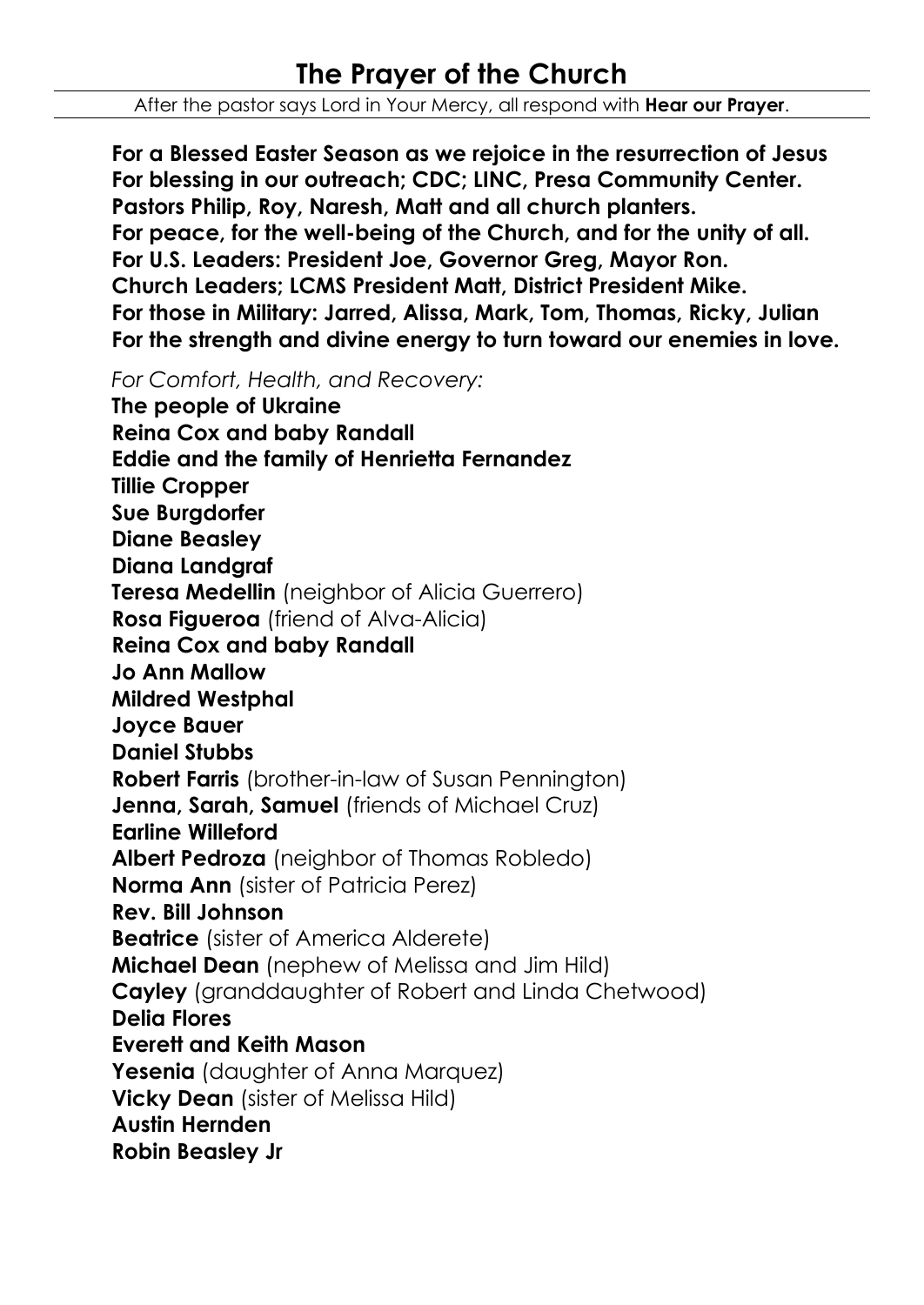## **Alabare**

**Alabaré,...alabaré,...alabaré a mi Señor. Alabaré, alabaré, alabaré, alabaré, alabaré a mi Señor.**

**Juan vio el numero de los redimidos Y todos alababan al Señor; Unos cantaban, otros oraban Y todos alababan al Señor. Alabaré,...alabaré,...alabaré a mi Señor. Alabaré, alabaré, alabaré, alabaré, alabaré a mi Señor.**

**Todos unidos, alegres cantamos Gloria y alabanza al Señor: Gloria al Padre, Gloria al Hijo, Y gloria al Espíritu de amor. Alabaré,...alabaré,...alabaré a mi Señor. Alabaré, alabaré, alabaré, alabaré, alabaré a mi Señor.**

**Somos tus hijos, Dios Padre eterno, Tu nos has creado por amor. Te adoramos, te bendecimos Y todos cantamos en tu honor. Alabaré,...alabaré,...alabaré a mi Señor. Alabaré, alabaré, alabaré, alabaré, alabaré a mi Señor.**

## **The Offering**

## **Praise God from Whom All Blessings Flow (805)**

 **Praise God, from whom all blessing flow; Praise Him, all creatures here below; Praise Him above, ye heav'nly host: Praise Father, Son, and Holy Ghost. Amen.**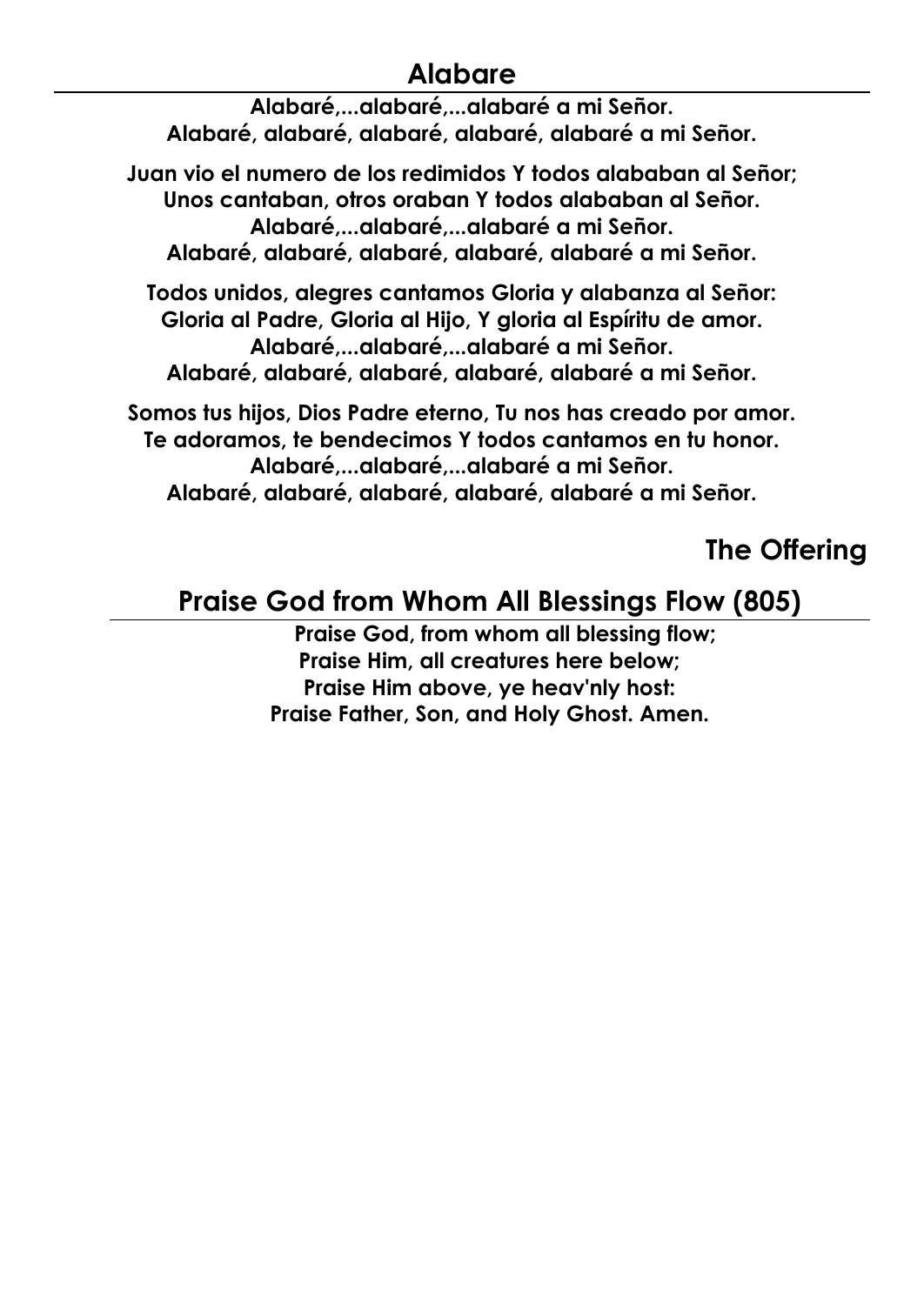The Lord be with you.

- **All And also with you**. Lift up your hearts.
- **All We lift them to the Lord.**  Let us give thanks to the Lord our God.

**All It is right to give Him thanks and praise.** It is indeed right, our duty and our joy, always and everywhere to give you thanks, almighty and eternal Father, and in these days of Easter to celebrate with joyful hearts the memory of your wonderful works. For by the mystery of his passion Jesus Christ, your risen Son, has conquered the powers of death and hell and restored in men and women the image of your glory. He has placed them once more in paradise and opened to them the gate of life eternal. And so, in the joy of this Passover, earth and heaven resound with gladness, angels and archangels and the whole of creation speaks forever of your glory:

**All Holy, holy, holy Lord, God of power and might, heaven and earth are full of your glory. Hosanna in the highest. Blessed is he who comes in the name of the Lord. Amen!**

# **The Prayer of Thanksgiving**

Blessed are You, Lord of heaven and dearth, for You have had mercy on those whom You created and sent Your only-begotten Son into our flesh to bear our sin and be our Savior. With repentant joy, we receive the salvation accomplished for us by the all-availing sacrifice of His body and His blood on the cross. Gathered in the name and the remembrance of Jesus, we beg You, O Lord, to forgive, renew, and strengthen us with Your Word and Spirit. Grant us to faithfully eat His body and drink His blood as He bids us to in His own testament. Gather us together from the ends of the earth to celebrate, with all the faithful, the marriage feast of the Lamb in His kingdom, which has no end. Receive our prayers; deliver and preserve us. To You alone be all glory, honor, and worship, now and forever.

**All Amen!**

# **The Consecration**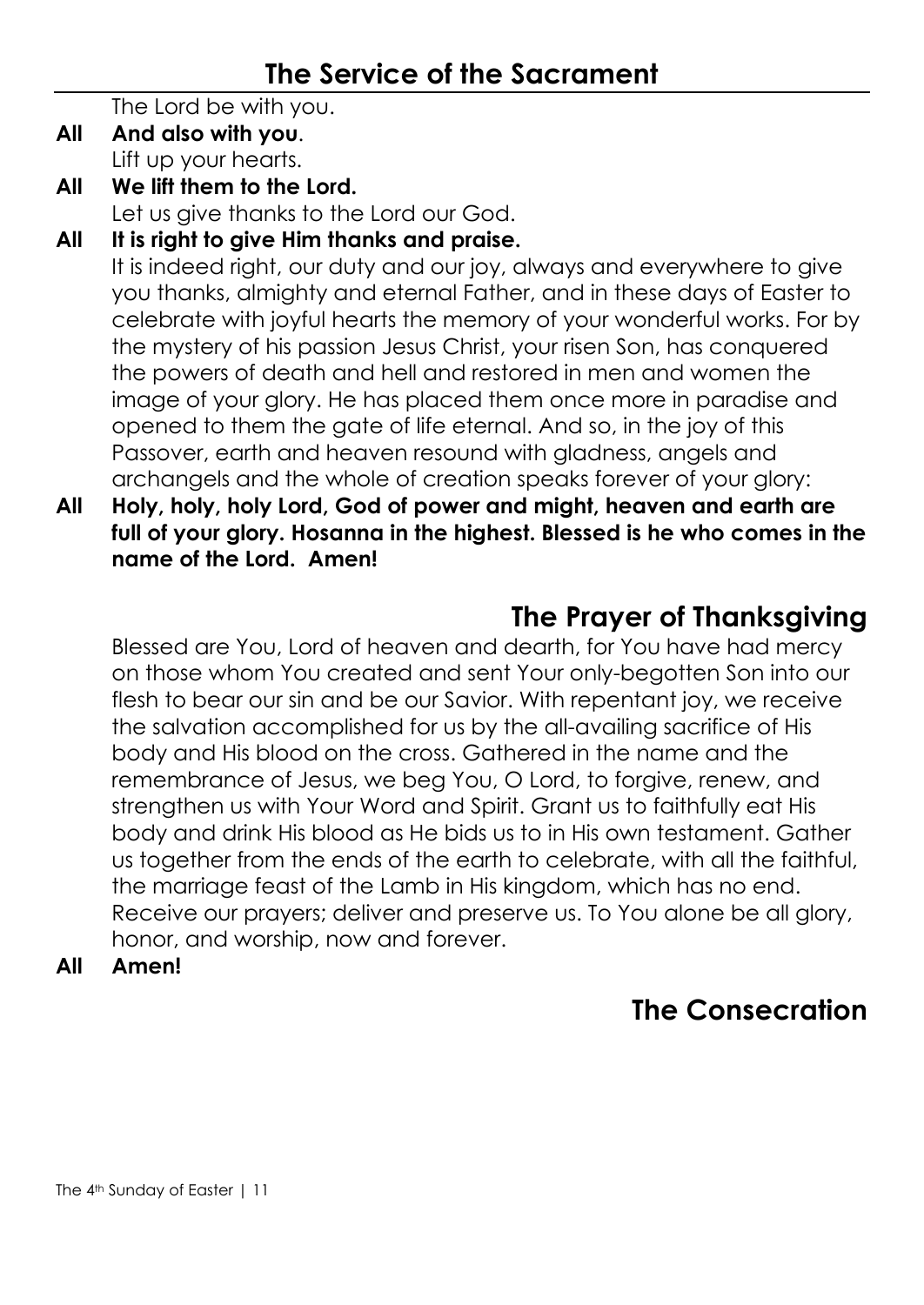## **The Acclamation and The Invitation**

As often as we eat of this bread and drink from this cup, we proclaim your Death, O Lord, and profess your Resurrection until you come again.

#### **All Christ has died. Christ is risen. Christ will come again.**  Behold the Lamb of God, behold Jesus, who takes away the sins of the world. Blessed are those called to the supper of the Lamb.

**All Lord, I am not worthy to receive you, but only say the word and I shall be healed.**

La paz del Señor sea con ustedes.

**All Y también contigo**

# **Sharing of the Peace**

**Please greet one another in the name of the Lord by saying 'Peace be with you' as a sign of forgiveness and reconciliation in preparation for reception of the Holy Supper.** 

# **The Lamb of God**

**Lamb of God, You take away the sin of the world; have mercy on us. Lamb of God, You take away the sin of the world; have mercy on us. Lamb of God, You take away the sin of the world; grant us peace**.

## **Distribution**

# **Eucharistic Dismissal**

# **Thank The Lord**

**Thank the Lord and sing His praise; Tell everyone what He has done. Let everyone who seeks the Lord, Rejoice, and proudly bear His name. He recalls His promises, and leads His people forth in joy With shouts of thanksgiving. Alleluia, alleluia.**

## **Post-Communion Prayer**

**We give thanks to You, almighty God, that You have refreshed us through this salutary gift, and we implore You, that of Your mercy, You would strengthen us in faith toward You and in fervent love toward one another; through Jesus Christ, Your Son, our Lord, who lives and reigns with You and the Holy Spirit, one God, now and forever. Amen**.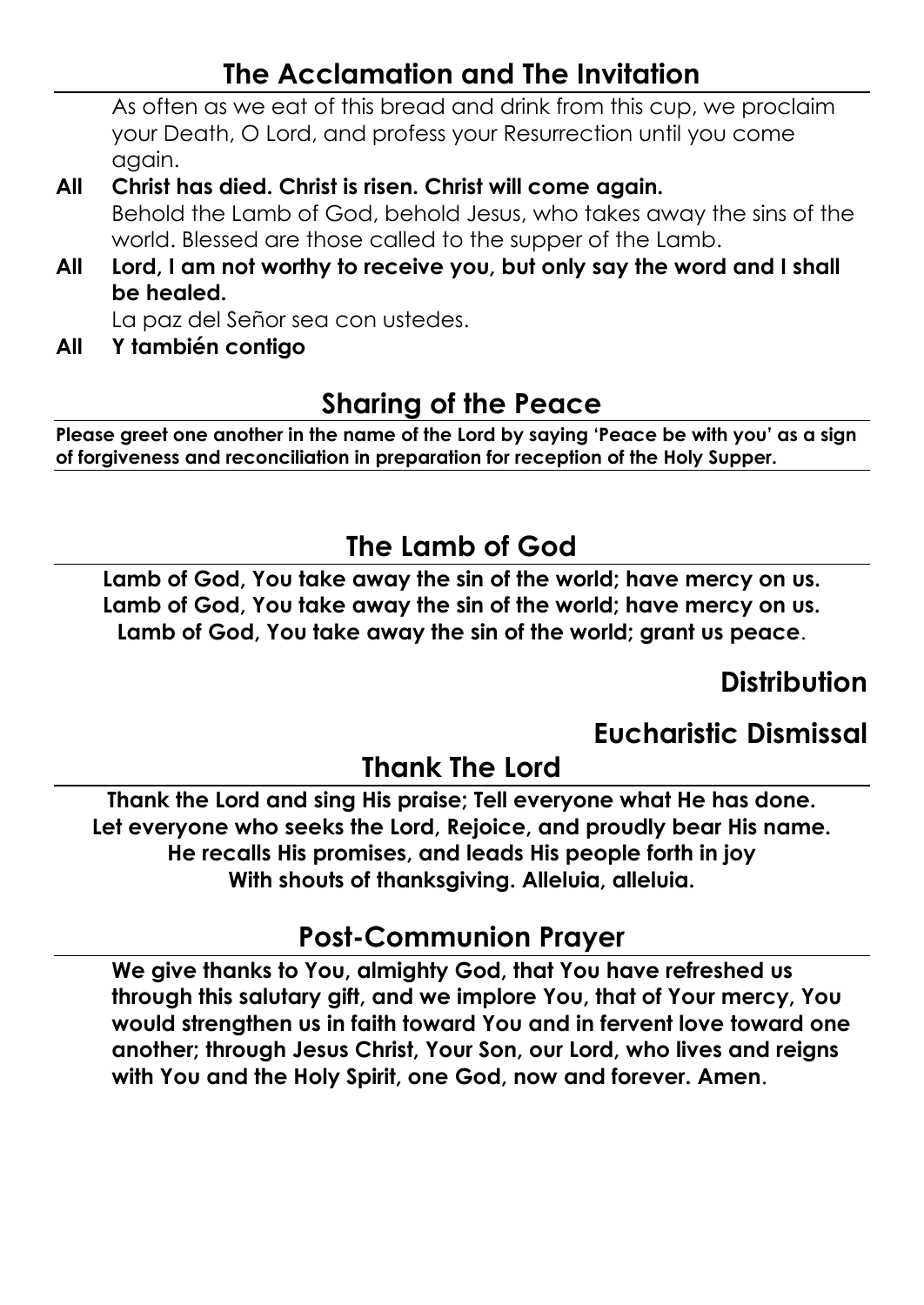## **Announcements**

## **Blessing**

## **The King of Love My Shepherd Is (709)**

**The King of Love my Shepherd is, Whose goodness faileth never; I nothing lack if I am His And He is mine forever.**

**Where streams of living water flow, My ransomed soul He leadeth And, where the verdant pastures grow, With food celestial feedeth.**

**Perverse and foolish oft I strayed, But yet in love He sought me And on His shoulder gently laid And home rejoicing brought me.**

**In death's dark vale I fear no ill With Thee, dear Lord, beside me, Thy rod and staff my comfort still, Thy cross before to guide me.**

**Thou spreadst a table in my sight; Thine unction grace bestoweth; And oh, what transport of delight From Thy pure chalice floweth!**